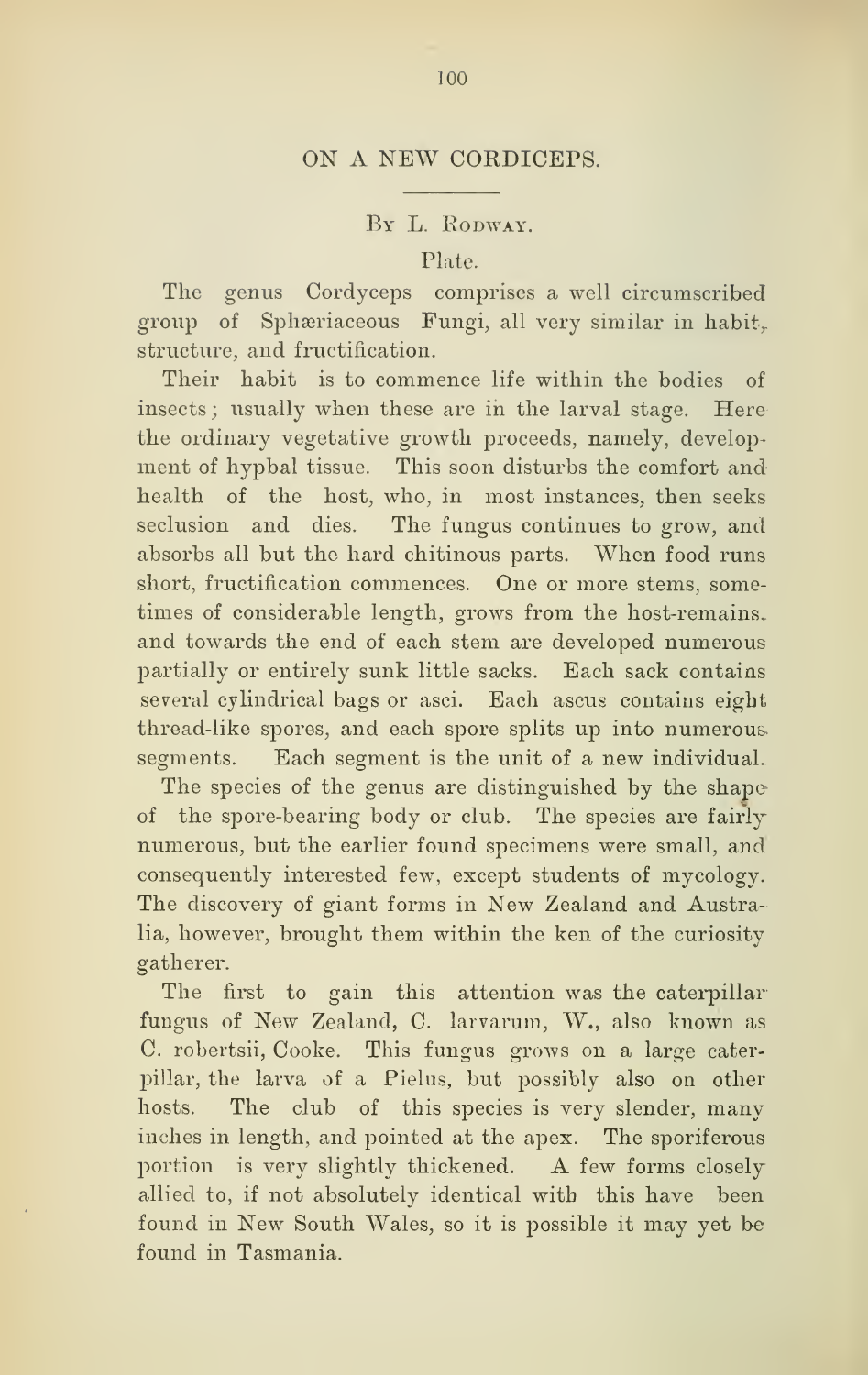Shortly after this, attention was drawn to the fine Cordyceps commonly found in Tasmania, In this species, C. gunnii. Berk., the club is stout, and of varied length, sometimes attaining six or eight inches; the fertile portion is somewhat thickened, dark coloured, and ends obtusely.

In 1858 Gray described a distinct species found by Mr. Hawkes near Launceston. It is nearly as large as some forms of C. gunnii, but the club is much bent, often branched, and the apex abruptly blunt.

Recently the late Entomologist of New South Wales, Mr. Oliff, in a pamphlet under the auspices of the local Department of Agriculture, drew attention to the forms found in Australia, at the same time describing many forms as new species. I doubt if mycologists will accept them all. C. selkirki and C. coxii are too close to C. larvarum, and C. trictenæ owes its existence to an unfortunate oversight. It is founded on a lithograph that the author, in good faith, understood had never been published ; unfortunately, however, it is a <sup>f</sup>ac-simile of the plate accompanying Berkeley's description of C. taylori (Sphæria taylori Berk.) in Hooker's London Journal of Botany, N.S., Vol. II., 1843. One of these new species, C. scottianus, though close to C. entomorrhiza Dick, is probably distinct, and is of interest lo us, as it has been once found in Tasmania.

Some years ago Mr. H. Stuart-Dove, of Table Cape, sent me a most interesting specimen, that differs markedly from any described species. In habit it approaches C. taylori. Berk., in so far that the clubs are numerous, and arise from a cordlike extension of the mycelium, but it differs, not only in size and lesser immersion of the perithecia, but in the sporiferous portion, forming an oblong enlargement near the apex of the club, but leaving a narrow, irregular, barren end. The following description sufficiently ex plains details : —

Cordyceps dovei, n.s. Sporocarp formed of an irregular thick cord-like stipes arising around the head of the host, clubs very numerous,  $5-7$  m.m. long, the base and apex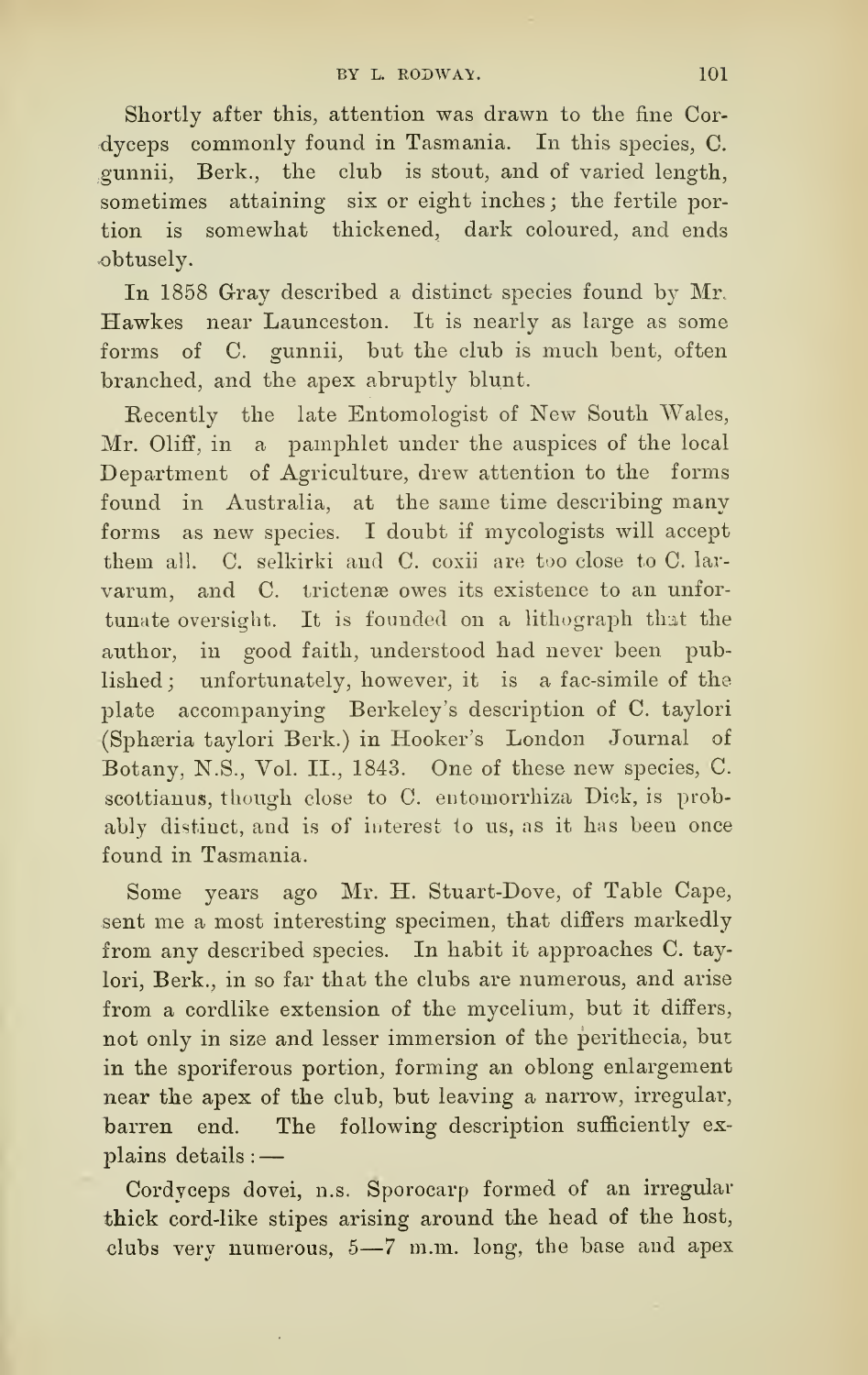slender and barren, perithecial portion ovoid and much thickened. Perithecia numerous, rather large, protruding, causing a coarsely granulated surface, dark red-brown, rest of fungus brown ochre. Asci cylindrical, sporidia 8, filiform breaking up into numerous segments.

On a Coleopterous larva in a decayed trunk of Fagus cunninghami at Mount Bischoff, by Mr. H. Stuart-Dove, after whom it is named.